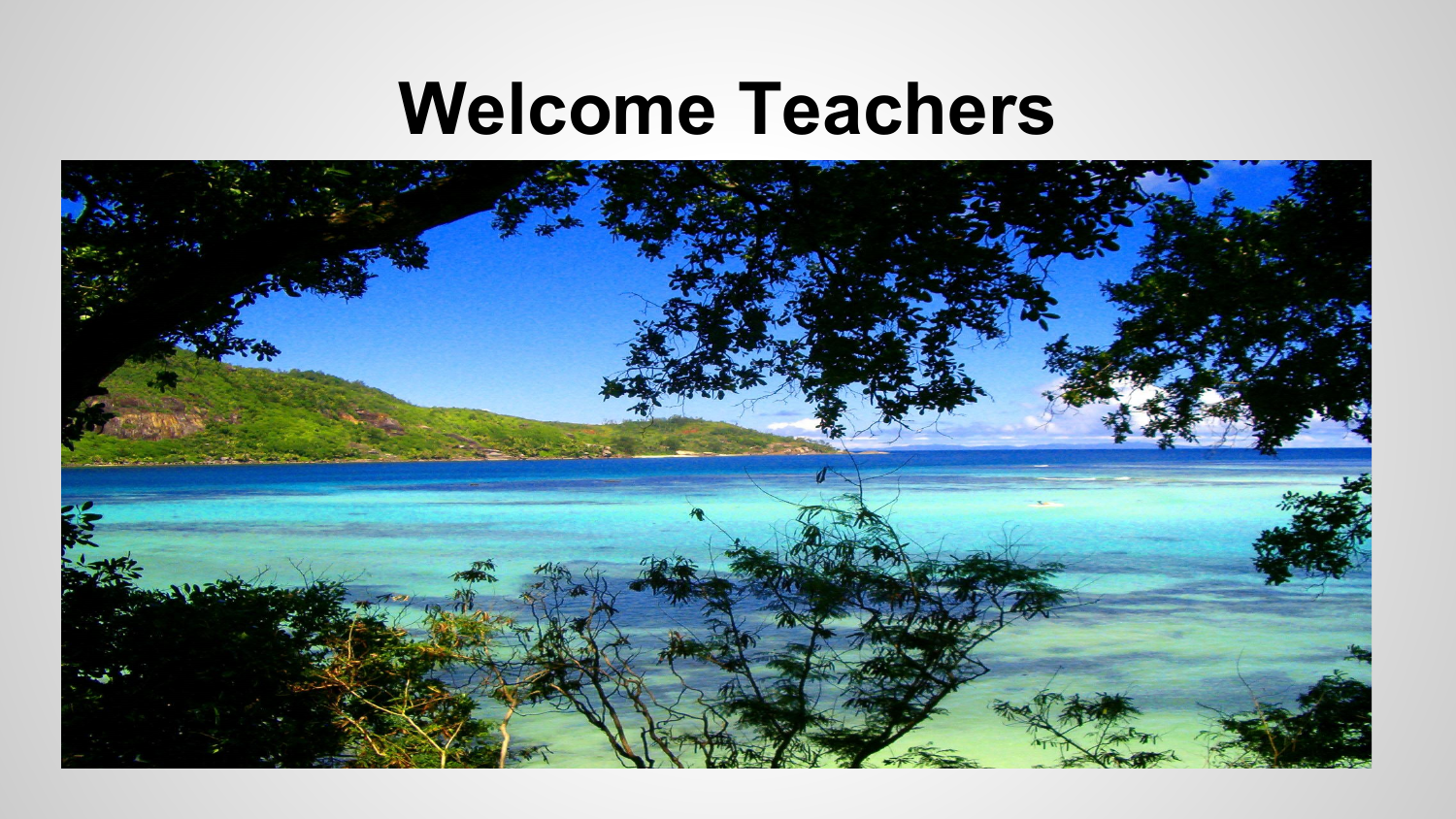# **Essential or Power Standard**

- Using the data provided, identify the area of need in ELA and Math.
- Now we're ready to begin "Putting it all Together" by choosing an essential or "power" standard (a must know) based on the identified need.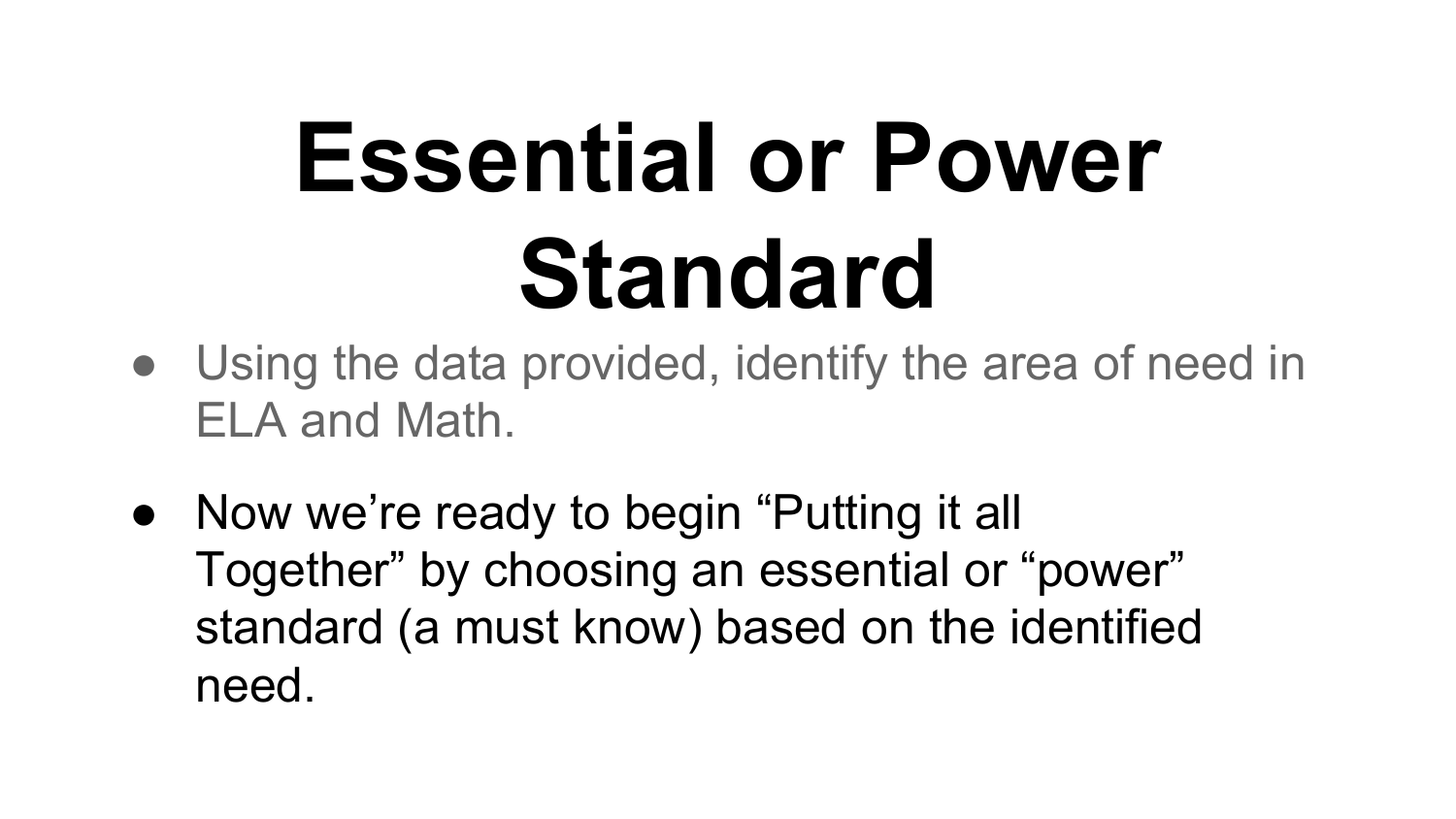# **Unwrapping Standards**

a

step-by-step process to achieve collective clarity

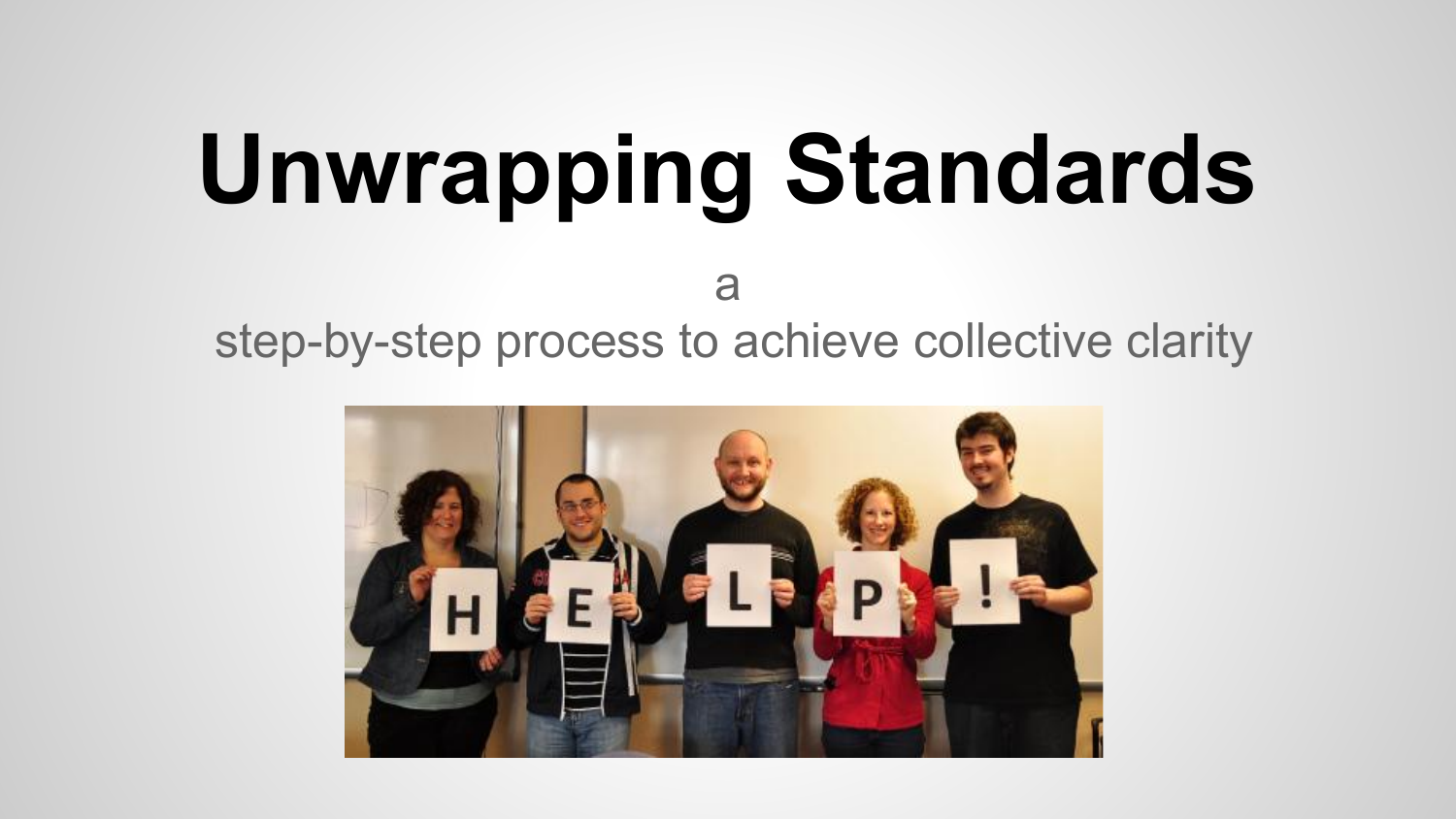### **Step One: Focus on the Key Words**

- Identify and write the standard
- Circle the words that depict the skills; in other words, circle the things students should be able to do (which are expressed as verbs) that are contained within the standard.
- Underline the words that indicate the knowledge or concepts that students should know (expressed as nouns) that are the focus of the standard.
- Put brackets around any context information that may be provided within the standard.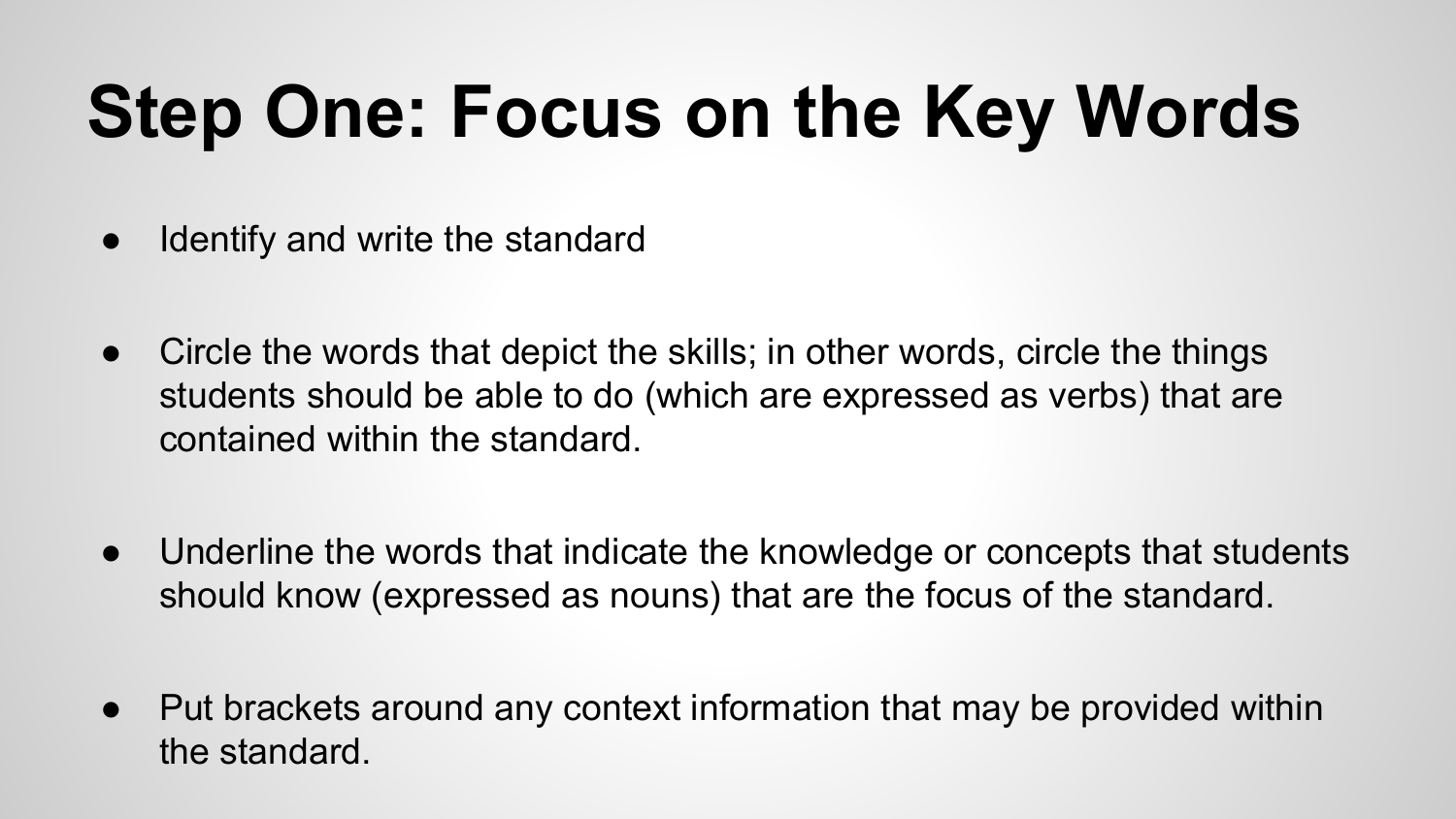### **Step Two: Map It Out**

• What Will Students Do? (Skills)

• With What Knowledge or Concepts?

• In What Context?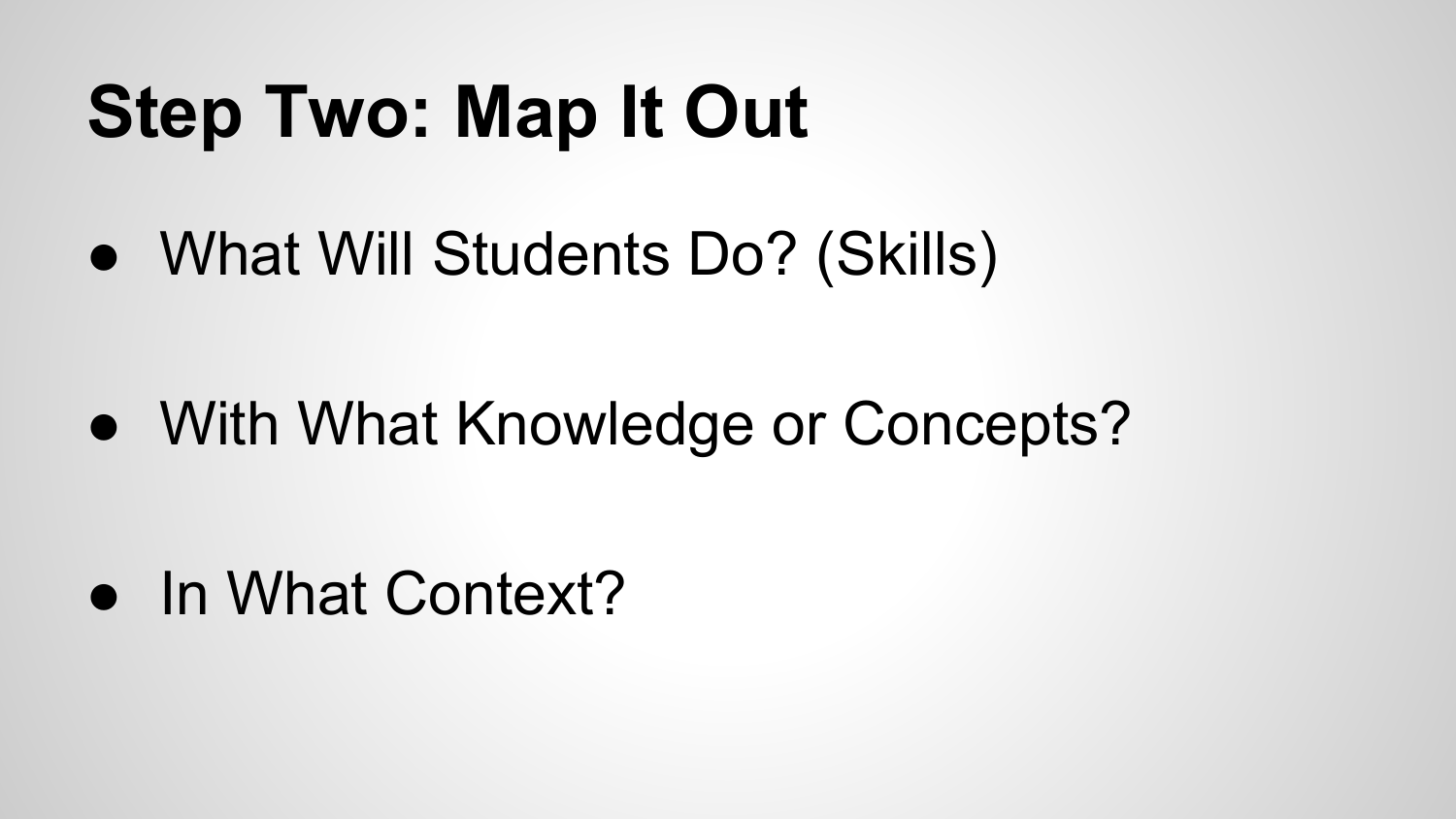#### **Step Three: Analyze the Target**

- What skills have emerged to determine the level of thinking the standard targets.
- Use a common framework for level of thinking:

-Bloom's Taxonomy (Describes cognitive processes based on their intellectual demand)

-Marzano's Taxonomy (Describes six levels of mental processing)

-Webb's Depth of Knowledge (Describes the degree of understanding a student needs to respond to an assessment item)

● Implied Learning Targets (What will students do)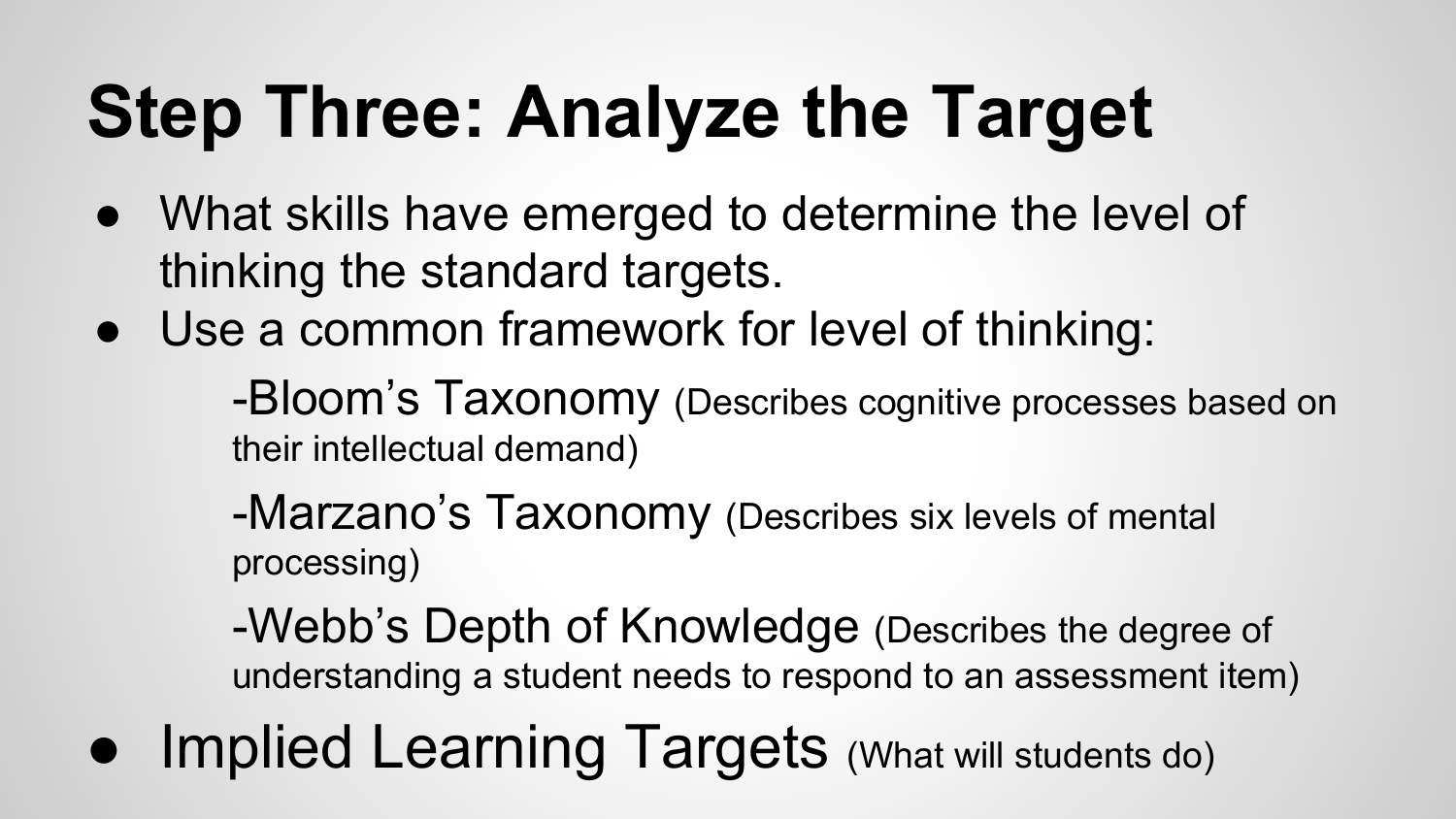#### **Step Four: Determine the Big Ideas**

- Big ideas hold conceptual knowledge and skills together and help the learner see and make connections.
- They represent the *important to know information* you want students to really remember after you're done teaching specific concepts and skills.
- Big ideas are brief, they are written in a student-friendly, understandable language.
- Ex: "forest versus the trees" "moral of the story"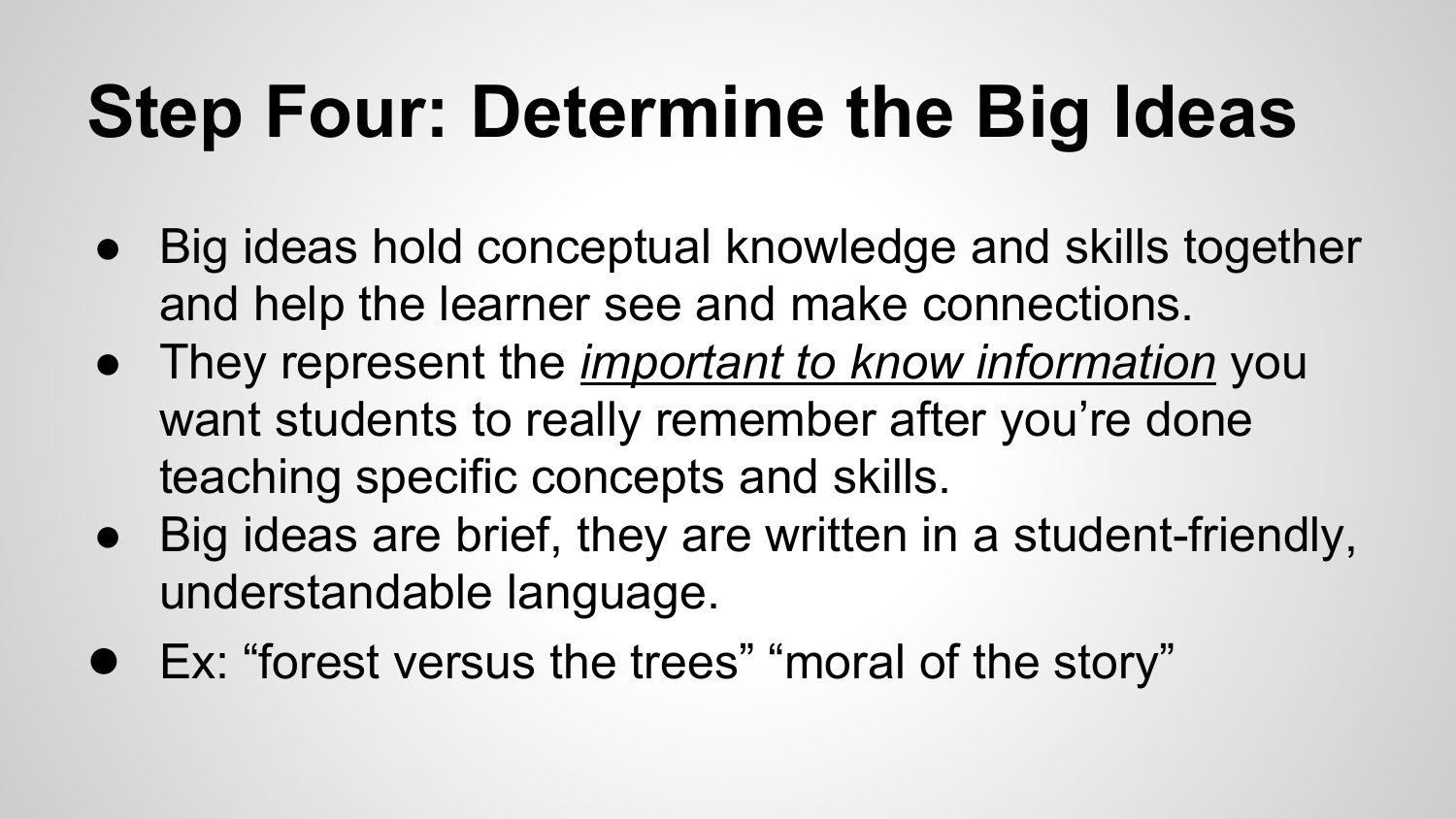#### **Step Five: Establish Guiding Questions**

- Questions to be answered in your instruction.
- Referred to as inquiry questions or essential questions.
- Guiding questions lead students to seek and acquire answers to the big ideas.

● Ex: How can the structure of a text help us to understand information?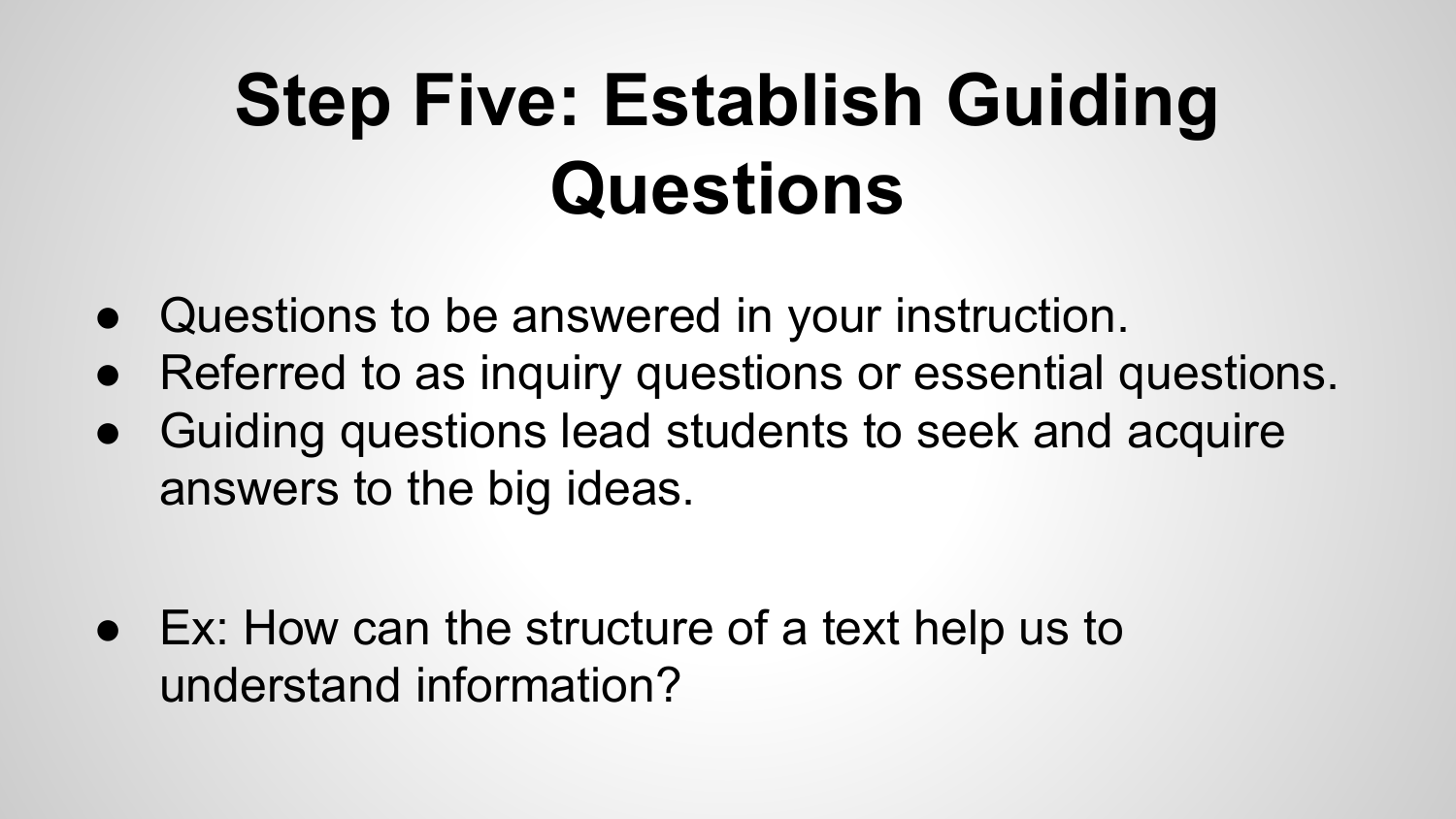#### **We've Unwrapped Our Standard - Now What?**

- Do you feel that your team has clear direction on the concepts and skills that will be taught and assessed?
- Did you get clarity on the academic language you want to reinforce in your instruction?
- Congratulations, you're ready to go into the next phase of your team's work and answer the question, How might we assess the learning target(s) we've identified through the unwrapping process?